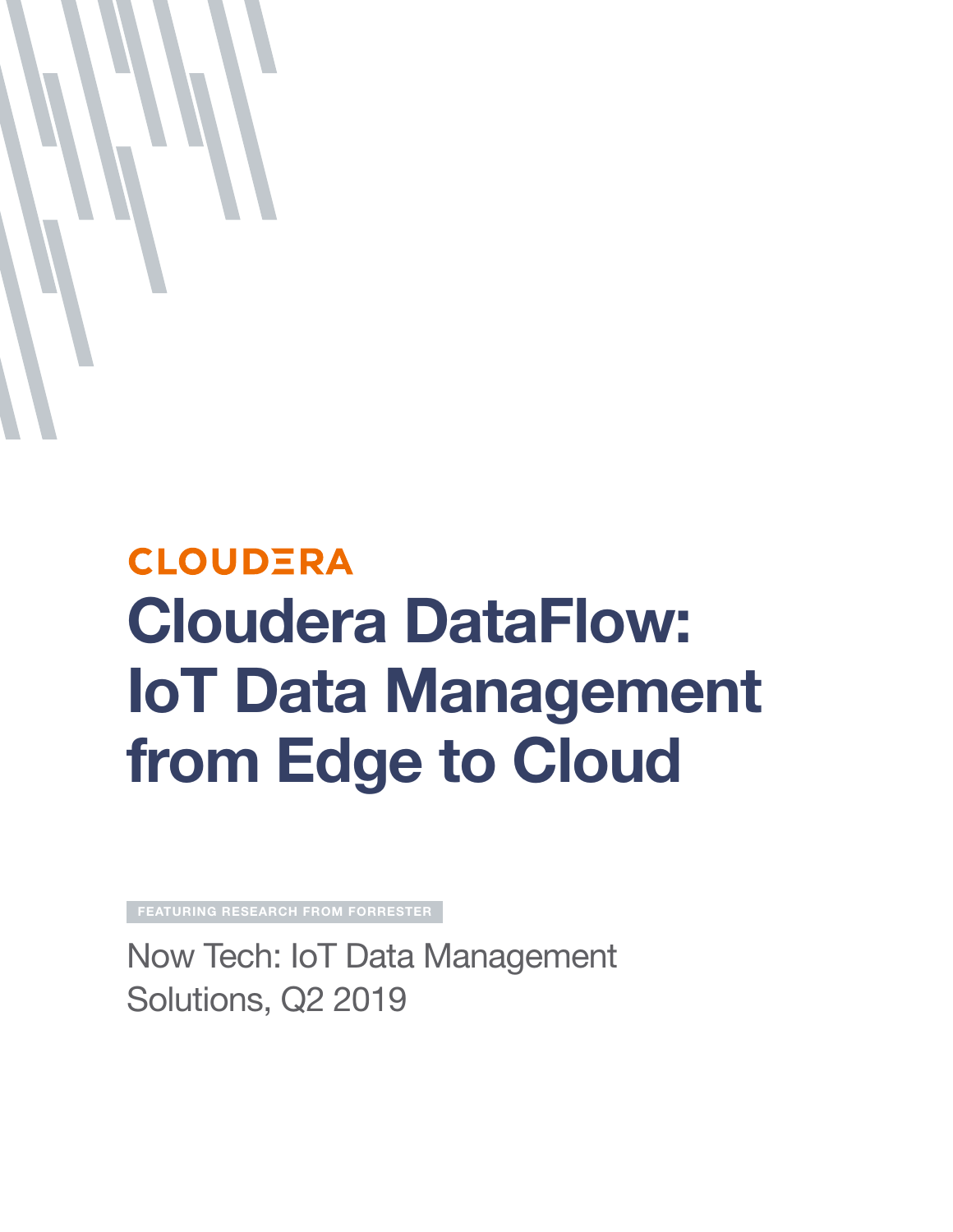## Cloudera DataFlow: IoT Data Management from Edge to Cloud

An enterprise's IoT initiative is only as good as its ability to harness the value of the data captured from its IoT devices in real-time. The enterprise will require an IoT data management solution to see true ROI with their IoT initiatives.

#### KEY DATA CHALLENGES WITH IOT INITIATIVES

The sheer sophistication and the complexity of today's IoT use cases are making enterprises struggle with data management. On one hand, the enormity of the data sets being generated by the IoT devices are hard to process and on the other hand, the speed at which the data must be ingested also makes it extremely challenging to process and analyze the data in real-time. A third dimension to the problem is the sheer diversity in the types of data that need to be processed. In today's use cases, a large set of unstructured data are part of the mix.

With 5G still in its infancy stages, network latency and bandwidth issues are seriously constraining IoT initiatives from transmitting all the data generated from the edge back to the cloud or the enterprise. So, there is a strong need for processing a lot of the data at the edge itself and transmitting what is relevant for subsequent analysis. And then, there are use cases in Oil & Gas or Aviation where the data cannot be transmitted instantaneously because the network is not available for longer periods. This warrants a need for local edge storage to accommodate store-and-forward scenarios.

Finally. two key data challenges that often get overlooked are security and governance. While enterprises are waking up to the fact the device security is of utmost importance in an IoT implementation, they have to understand that data security is equally important right from the edge to the cloud. In this age of GDPR and other such compliance regulations, it is also critical to understand your data better, establish a trust model, and track it from edge to cloud. Data lineage tracking is critical to understand where a piece of data came from, who touched it and what changes were made to it.

#### IN THIS **DOCUMENT**

| Cloudera     |  |  |  |  |
|--------------|--|--|--|--|
| DataFlow:    |  |  |  |  |
| IoT Data     |  |  |  |  |
| Management   |  |  |  |  |
| from Edge to |  |  |  |  |
| Cloud        |  |  |  |  |
|              |  |  |  |  |

4 Research From Now Tech: IoT Data Management Solutions, Q2 2019

19 About Cloudera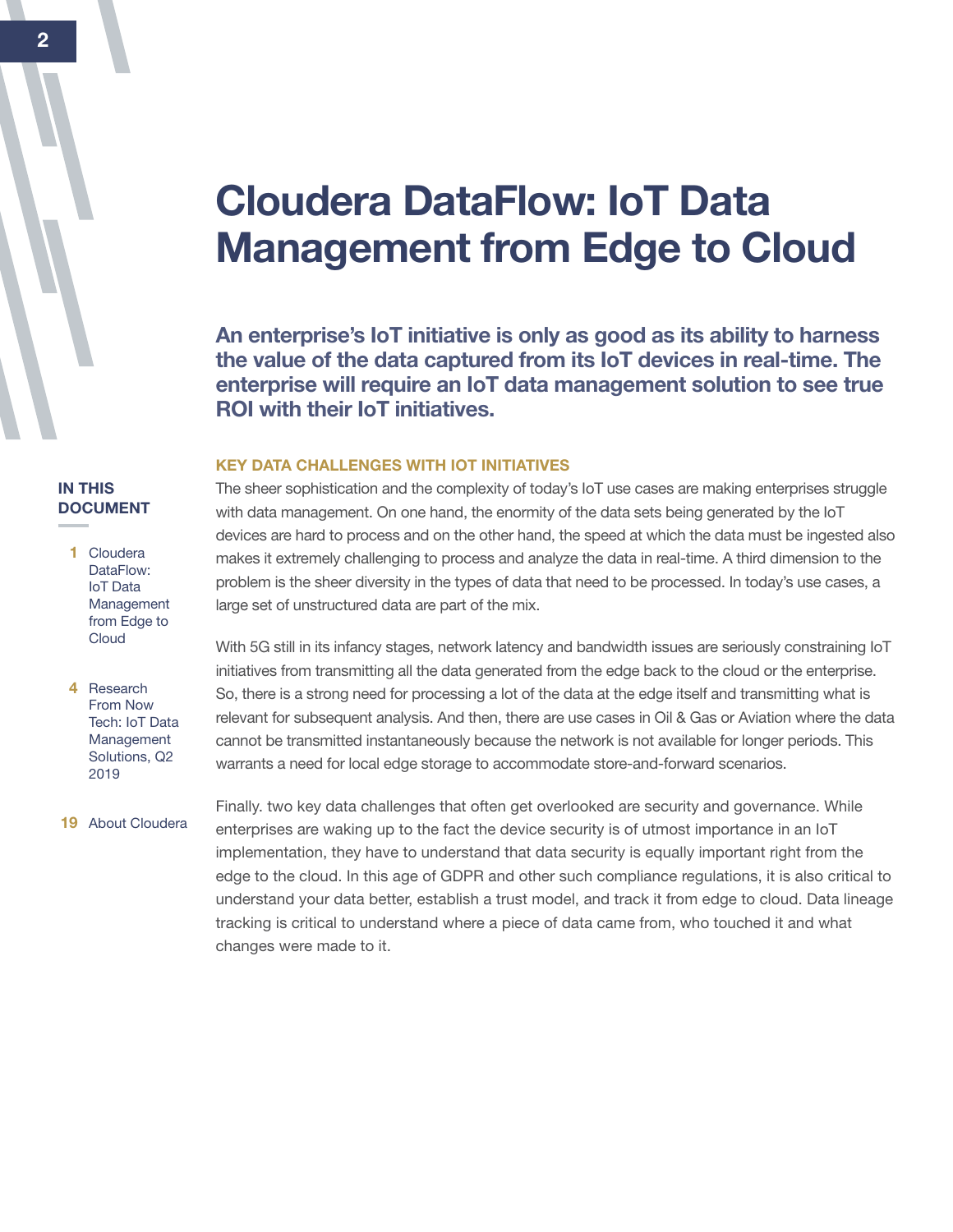#### CLOUDERA DATAFLOW

Cloudera DataFlow (CDF) is a comprehensive edge-to-cloud IoT data management platform. It addresses the key data management challenges with streaming and IoT data for all types of enterprises. CDF can capture data at the edge, stream it into the enterprise or the cloud, process the streams in real-time and be able to generate actionable intelligence from that data in real-time.

Cloudera DataFlow comprises of four key parts –

- Cloudera Edge Management (CEM) is made up of edge agents and an edge management hub. It manages, controls and monitors edge agents to collect data from edge devices and push intelligence back to the edge. CEM allows you to develop, deploy, run and monitor edge flow apps on thousands of edge devices. Edge Flow Manager (EFM) is an agent management hub that supports a graphical flow-based programming model to develop, deploy & monitor edge flows on thousands of MiNiFi agents. EFM can also push and execute ML models at the edge to do avoid costly roundtrips between the edge and the cloud.
- Cloudera Flow Management (CFM) is a no-code data ingestion and integration engine powered by Apache NiFi. CFM offers 300+ processors out-of-the-box to integrate with scores of data sources on-premises as well as on the cloud. CFM allows you to do data transformations, enrichment and setup content routing rules with drag-and-drop ease.
- Cloudera Stream Processing (CSP) enables stream processing capabilities with Apache Kafka to a scale of millions of IoT messages per second. CSP also supports advanced messaging, schema management and analytics capabilities with its support for Schema Registry and Kafka Streams as well.
- Cloudera Streaming Analytics (CSA) offers a choice of multiple streaming analytic solutions like Kafka Streams, Spark Structured Streaming, Apache Storm, Streaming Analytics Manager etc. These engines help with pattern matching, complex event processing, windowing etc to generate real-time insights from IoT streams.

#### KEY BENEFITS

The Cloudera DataFlow platform is 100% open source, giving management teams the confidence of having no vendor lock-in. The no-code user interfaces of Apache NiFi and Edge Flow Manager boost the productivity of developers by being able to build sophisticated data orchestrations with drag-and-drop ease. Operations teams also stand to benefit from the ease of control, management and monitoring of thousands of edge agents from a single, central console. Data analysts benefit from edge intelligence and streaming analytics and the ability to keep refining ML models over time. Cloudera DataFlow supports a multi-cloud, hybrid architecture for your IoT needs but at the same time offers the flexibility to be deployed on-premises, at the edge or on the cloud. With hundreds of customers using it mission-critical use cases, read more about why CDF is included in this Forrester report among other IoT Data Management Solutions.

 $\overline{\phantom{a}}$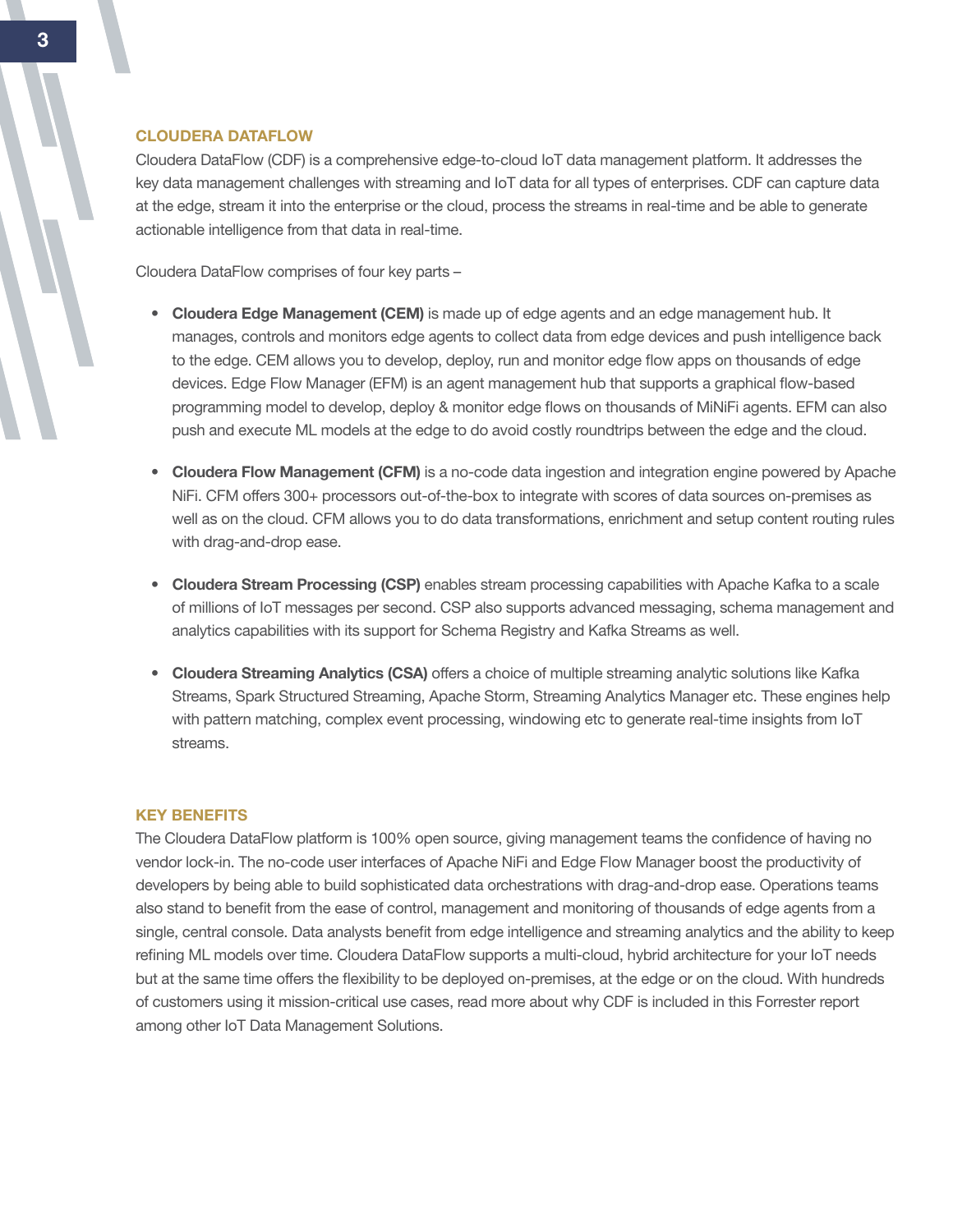## Now Tech: IoT Data Management Solutions, Q2 2019

Forrester's Overview Of 22 IoT Data Management Solution Providers

by Noel Yuhanna and Michele Goetz June 6, 2019

## Why Read This Report

You can use internet-of-things (IoT) data management solutions to deliver a comprehensive view of IoT data, become significantly more productive, and accelerate IoT initiatives. But to realize these benefits, you'll first have to select from a diverse set of vendors that vary by size, functionality, geography, and vertical market focus. Enterprise architecture (EA) professionals should use this report to understand the value they can expect from IoT data management solution providers and select vendors based on size and functionality.

## Key Takeaways

#### Improve IoT Insights With Integrated IoT Data **Management**

Data management solutions foster business agility and innovation by allowing organizations to focus on business outcomes rather than deal with technology challenges.

#### Select Vendors Based On Size And **Functionality**

Forrester has identified three key market segments: cloud services, on-premises, and systems-based data management. Leverage the platform based on your IoT strategy.

#### Use IoT Data Management Solutions To Accelerate IoT Initiatives

IoT devices and sensors get all the press, but it's data and analytics that make IoT a reality for enterprises.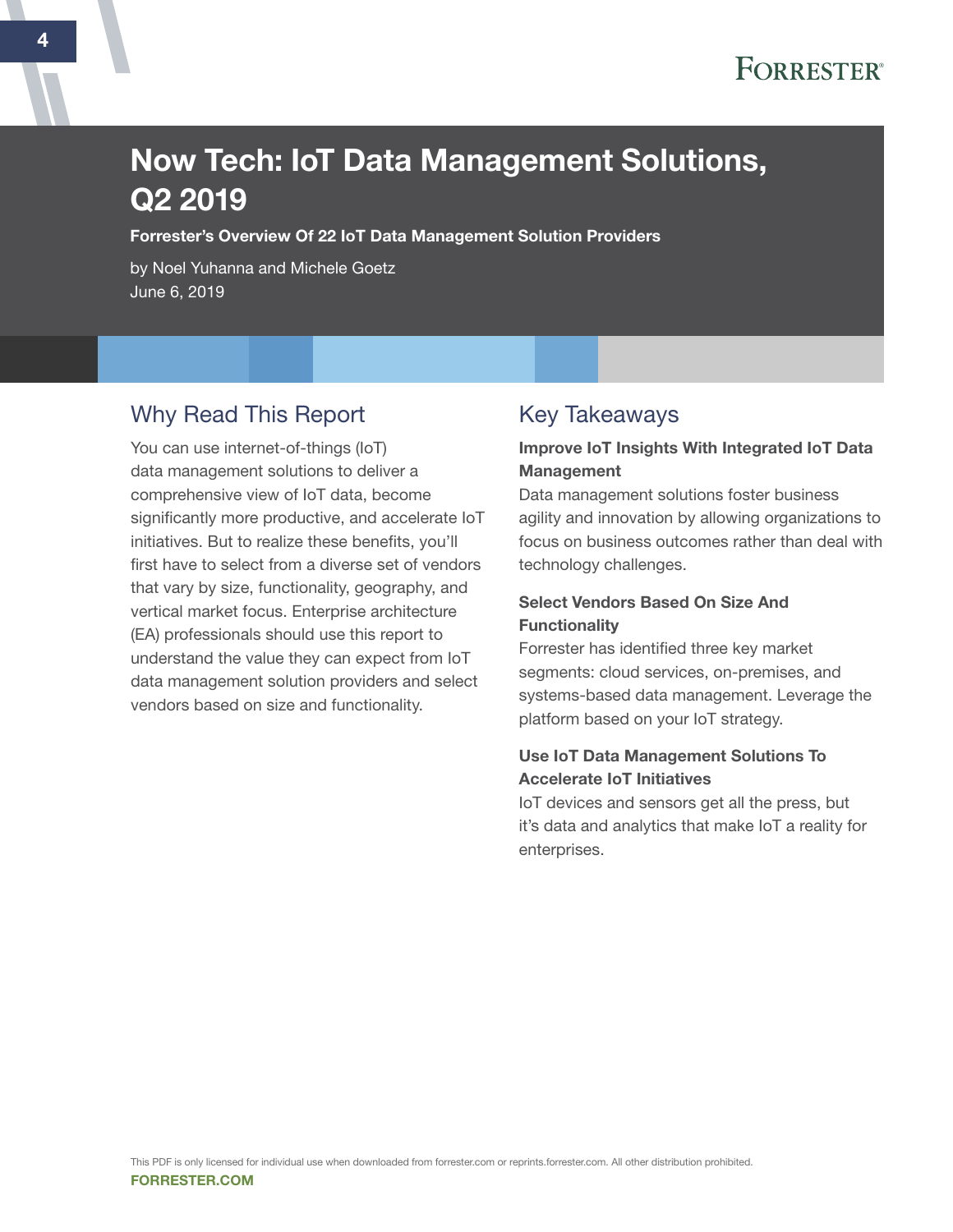## Now Tech: IoT Data Management Solutions, Q2 2019

Forrester's Overview Of 22 IoT Data Management Solution Providers

by [Noel Yuhanna](http://www.forrester.com/go?objectid=BIO852) and [Michele Goetz](http://www.forrester.com/go?objectid=BIO5224) with [Gene Leganza](http://www.forrester.com/go?objectid=BIO794) and Elizabeth Hoberman June 6, 2019

## Table Of Contents

Improve IoT Insights With Integrated IoT Data Management

Select Vendors Based On Size And Functionality

IoT Data Management Solutions Market Presence **Segments** 

IoT Data Management Solutions Functionality **Segments** 

Align Individual Vendor Solutions To Your Organization's Needs

**Recommendations** 

Use IoT Data Management Solutions To Accelerate IoT Initiatives

Supplemental Material

### Related Research Documents

[The Forrester Wave™: Big Data Fabric, Q2 2018](http://www.forrester.com/go?objectid=RES141570)

[The Forrester Wave™: Cloud Hadoop/Spark](http://www.forrester.com/go?objectid=RES142663)  [Platforms, Q1 2019](http://www.forrester.com/go?objectid=RES142663)

[Predictions 2019: The Internet Of Things](http://www.forrester.com/go?objectid=RES144675)



Share reports with colleagues. Enhance your membership with Research Share.

#### **FORRESTER®**

Forrester Research, Inc., 60 Acorn Park Drive, Cambridge, MA 02140 USA +1 617-613-6000 | Fax: +1 617-613-5000 | forrester.com

© 2019 Forrester Research, Inc. Opinions reflect judgment at the time and are subject to change. Forrester®, Technographics®, Forrester Wave, TechRadar, and Total Economic Impact are trademarks of Forrester Research, Inc. All other trademarks are the property of their respective companies. Unauthorized copying or distributing is a violation of copyright law. Citations@forrester.com or +1 866-367-7378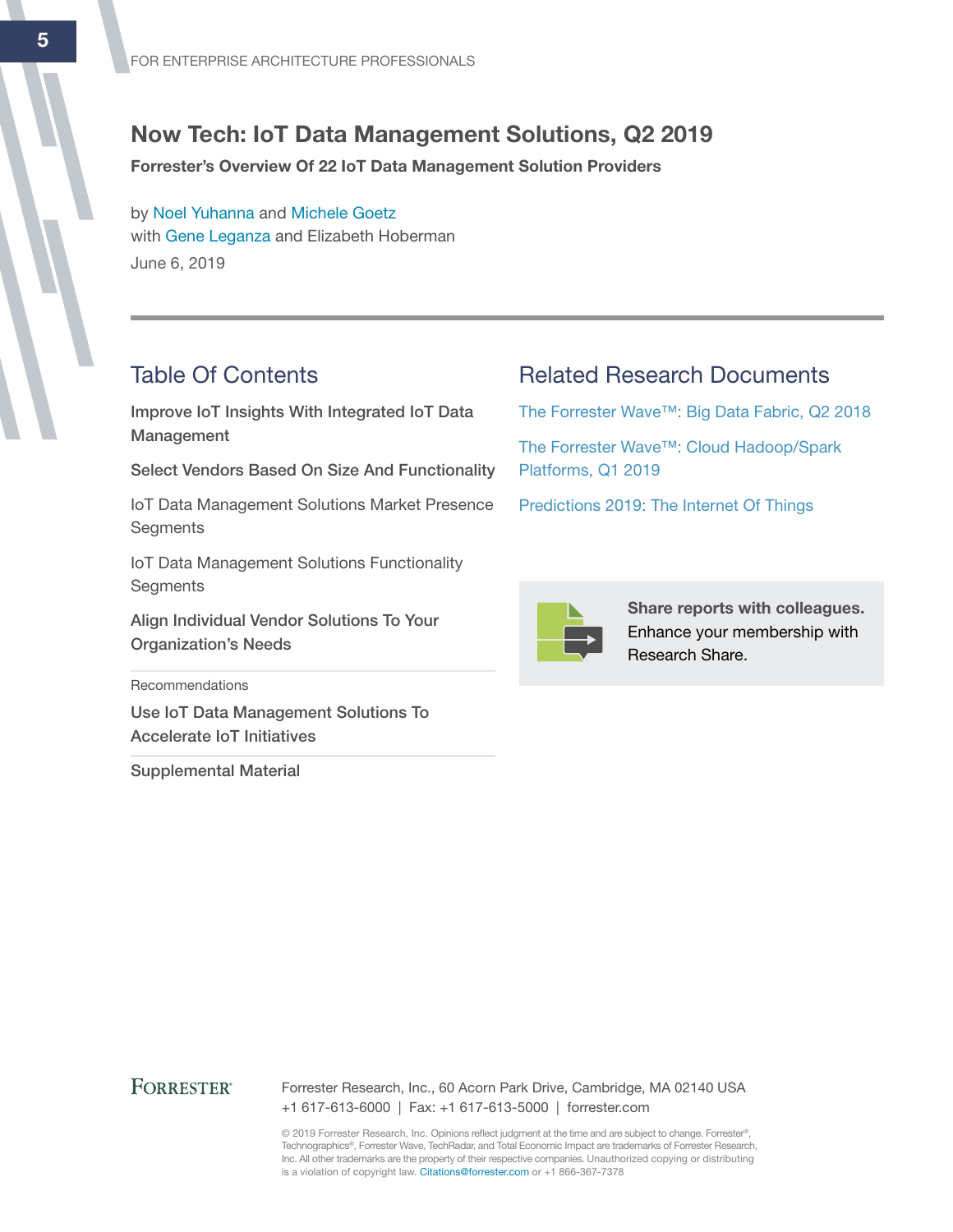## Improve IoT Insights With Integrated IoT Data Management

IoT devices and solutions are becoming commonplace in businesses, homes, and cities, powered by affordable sensors, cloud and edge infrastructure, networks, platforms, and applications.<sup>1</sup> Most specialized IoT use cases focus on transforming operations and processes in specific sectors, such as remote patient monitoring in healthcare, proactively monitoring machines in manufacturing, and security monitoring across cities.<sup>2</sup> While collecting IoT data from sensors and devices is often straightforward, enterprises struggle to integrate, transform, wrangle, and aggregate it with other non-IoT data sources to deliver comprehensive and integrated analytics to support EA pros, data scientists, app developers, and others.<sup>3</sup> Solving this problem is why enterprises are adopting and implementing IoT data management.

Forrester defines IoT data management solutions as:

*Optimized and comprehensive end-to-end data management that focuses on automating the process of ingesting, storing, integrating, wrangling, securing, and transforming IoT and non-IoT data to support IoT analytics.*

By leveraging IoT data management solutions, EA pros enable the business to:

- › Deliver a comprehensive view of IoT-related data. These tools ingest, prepare, transform, and orchestrate data from multiple IoT and non-IoT data sources in real time to support advanced analytics, integrated dashboards, and actionable insights. They ensure end-to-end data lineage to deliver trusted insights and share data with other apps and frameworks.
- › Become significantly more productive. Finding and using insights from IoT data is an iterative and continuous process of data ingestion, preparation, and integration and applying various machine learning (ML) models. IoT data management tools have the breadth and depth EA pros need to rapidly work through messy processes and data for faster IoT insights.
- › Accelerate IoT initiatives through ML and intelligence. IoT data is voluminous, making it difficult to manage, integrate, or blend it with other sources. IoT data management solutions automate the process of discovering, integrating, and orchestrating data by leveraging AI and ML capabilities built into the platform.

## Select Vendors Based On Size And Functionality

We've based our analysis of the IoT data management solutions market on two factors: market presence and functionality.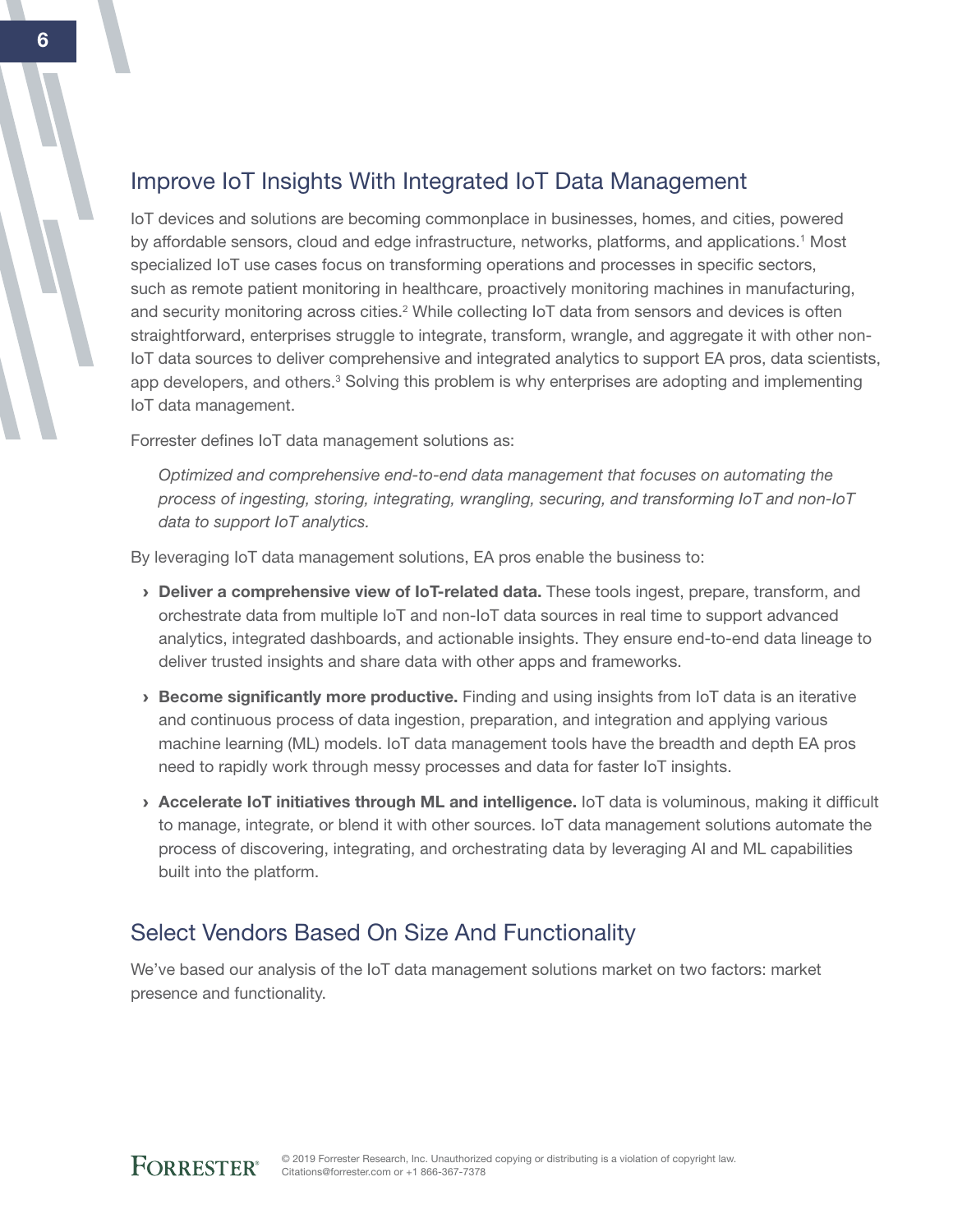#### IoT Data Management Solutions Market Presence Segments

We segmented the vendors in this market into three categories, based on annual IoT data management solution revenue: large established players (\$100 million or more in category revenue), midsize players (\$10 million to less than \$100 million in revenue), and smaller players (less than \$10 million in revenue) (see Figure 1). We did not include vendors that we estimated to have less than \$1 million in annual IoT data management solution revenue.

© 2019 Forrester Research, Inc. Unauthorized copying or distributing is a violation of copyright law. Citations@forrester.com or +1 866-367-7378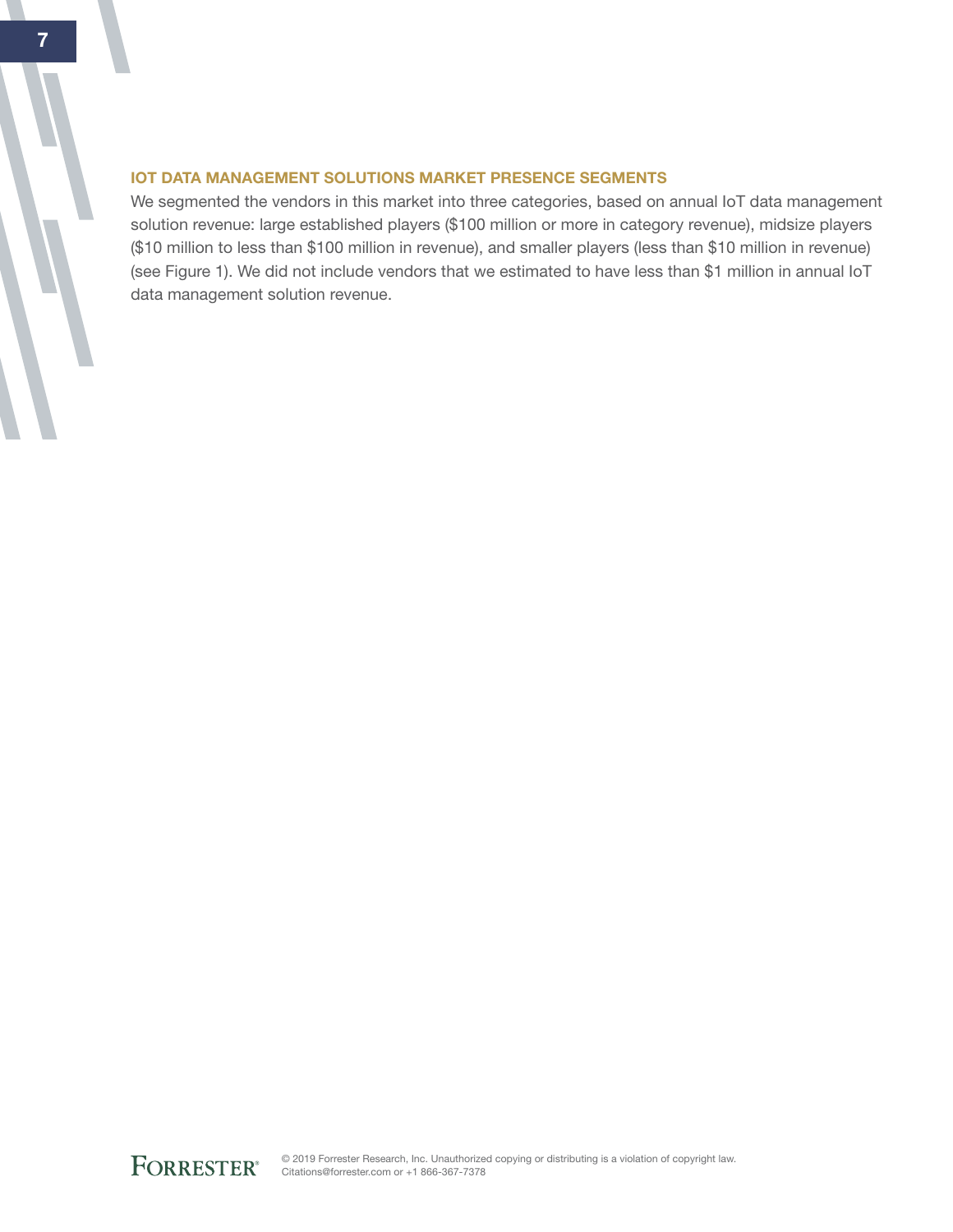FIGURE 1 Now Tech Market Presence Segments: IoT Data Management Solutions, Q2 2019

| <b>NOW</b><br><b>TECH</b><br><b>IoT</b> Data<br>Management<br><b>Solutions</b><br>Q2 2019 | <b>LARGE</b> \$100M or more in annual category revenue<br><b>Amazon Web Services</b><br>$(ANS)^*$<br>Cloudera*<br>Google*<br>IBM* | Microsoft*<br>Oracle*<br>SAP*<br>SAS*<br>Teradata*                                                                        |  |
|-------------------------------------------------------------------------------------------|-----------------------------------------------------------------------------------------------------------------------------------|---------------------------------------------------------------------------------------------------------------------------|--|
|                                                                                           | <b>Couchbase</b><br>DataStax*<br><b>InterSystems</b><br><b>Kinetica</b>                                                           | MIDSIZE \$10M to less than \$100M in annual category revenue<br>MapR <sup>*</sup><br><b>Micro Focus</b><br><b>MongoDB</b> |  |
|                                                                                           | <b>SMALL</b> <\$10M in annual category revenue<br><b>Crate.io</b><br><b>GigaSpaces</b><br><b>InfluxData</b>                       | <b>MemSQL</b><br><b>Splice Machine</b><br><b>VoltDB</b>                                                                   |  |

\*Forrester estimate

8

© 2019 Forrester Research, Inc. Unauthorized copying or distributing is a violation of copyright law. Citations@forrester.com or +1 866-367-7378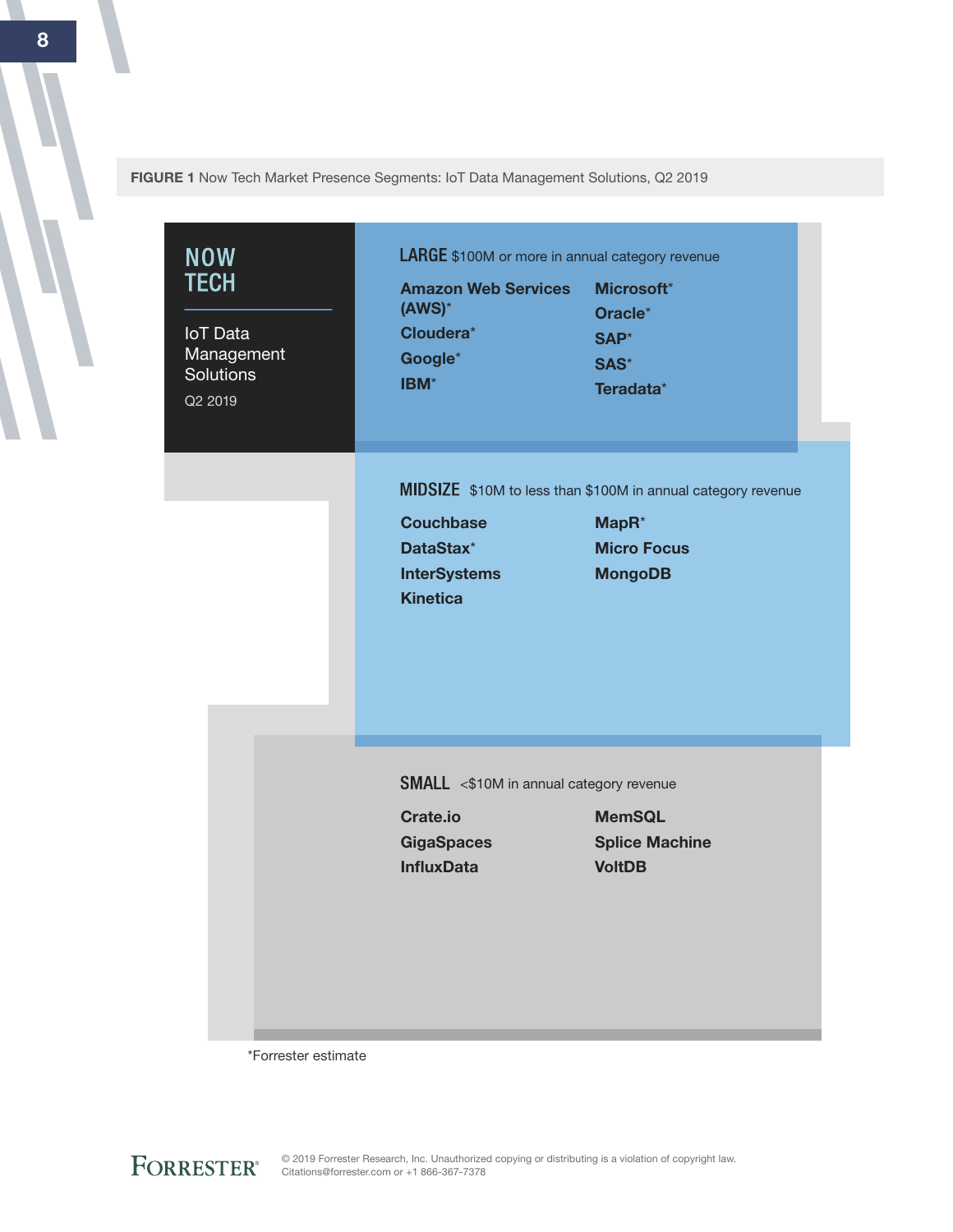#### IoT Data Management Solutions Functionality Segments

To explore functionality at a deeper level, we broke the IoT data management solutions market into three segments, each with varying capabilities (see Figure 2):

- › Cloud IoT data management is elastic. The new generation of cloud-based IoT data management identifies vendors that provide IoT platforms in one or more public clouds, such as Amazon Web Services (AWS), Google Cloud Platform, and Microsoft Azure. These are vendors that offer IoT data management services by leveraging elastic compute and storage infrastructure. Many of the cloud-based vendors also integrate with other big data and analytical services and, of course, provide a pay-per-use pricing model.
- › On-premises software-based IoT data management offers flexibility. The on-premises IoT data management vendors are, in most cases, the founders of the IoT data management category. They focus solely on bringing innovation from multiple open source projects and often commercial technology for enterprises. They also make significant contributions to the open source community. Some on-premises vendors also support cloud implementations and work with infrastructure vendors to deliver prebuilt IoT-optimized systems.
- › Systems-based IoT data management focuses on optimized performance. An IoT data management solution ultimately must run on some hardware infrastructure, whether on-premises or in the cloud. Several hardware vendors have designed systems that are optimized for or can be configured to support various IoT workloads. Although the hardware system can be deployed onpremises, it is also used by cloud vendors to deliver optimized IoT analytics.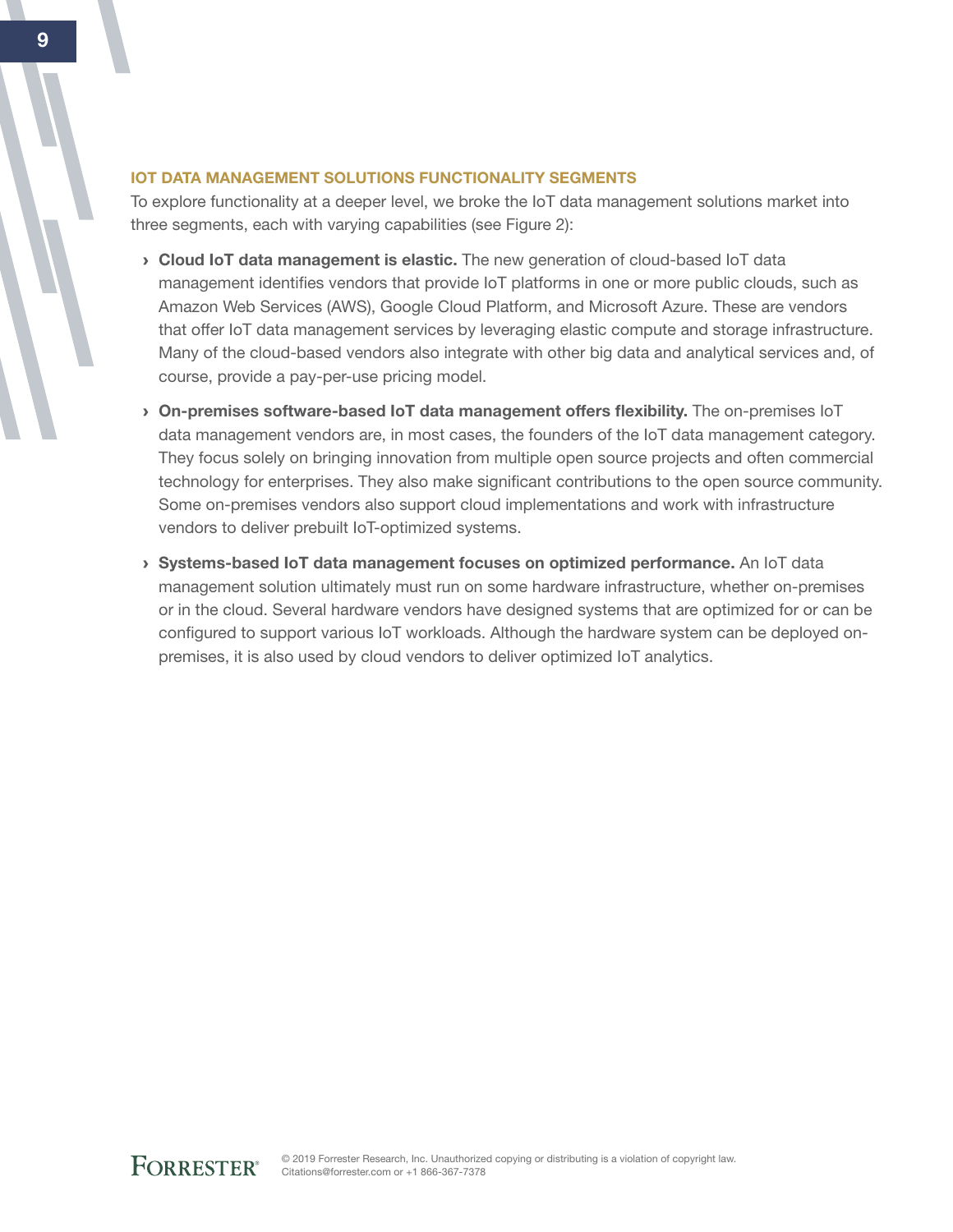|                                                                    | Cloud services                                            | On-premises             | Systems-based                      |
|--------------------------------------------------------------------|-----------------------------------------------------------|-------------------------|------------------------------------|
| Cloud optimized                                                    | n 11 N                                                    | n Film                  |                                    |
| Hardware optimized                                                 |                                                           | - 1                     | N 8 E                              |
| Integrated data management                                         | . .                                                       | n i n                   | .                                  |
| Platform security                                                  | n na m                                                    | n i n                   | . .                                |
| High performance and scale                                         | . .                                                       | <b>HH</b>               | <b>R R R</b>                       |
| Platform completeness                                              | - -                                                       | n n n                   |                                    |
| Platform innovation                                                | <b>THE</b>                                                | n o Fi                  | 70 D                               |
| $\blacksquare$ $\blacksquare$ None<br><b>Segment functionality</b> | $\blacksquare$ $\blacksquare$ $\blacksquare$ $\text{Low}$ | $\blacksquare$ Moderate | $\blacksquare$ $\blacksquare$ High |

FIGURE 2 Now Tech Functionality Segments: IoT Data Management Solutions, Q2 2019

## Align Individual Vendor Solutions To Your Organization's Needs

The following tables provide an overview of vendors with details on functionality category, geography, and vertical market focus (see Figure 3, see Figure 4, and see Figure 5).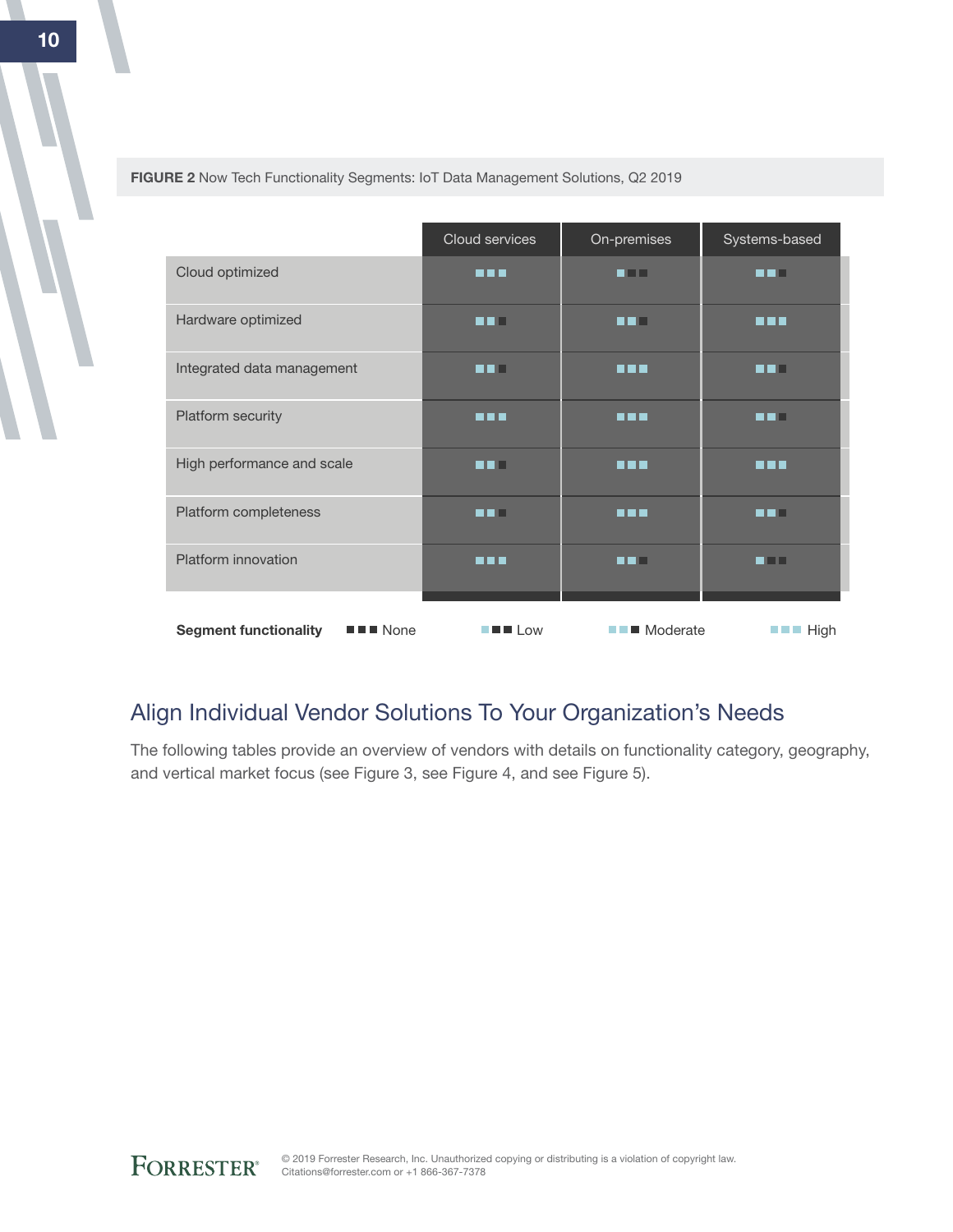FIGURE 3 Now Tech Large Vendors: IoT Data Management Solutions, Q2 2019

**LARGE** \$100M or more in annual category revenue

|                                           | <b>Primary</b><br>functionality<br>segments      | Geographic<br>presence<br>(by revenue %) | <b>Vertical market</b><br>focus                                                                   | <b>Sample</b><br>customers                                                                                       |
|-------------------------------------------|--------------------------------------------------|------------------------------------------|---------------------------------------------------------------------------------------------------|------------------------------------------------------------------------------------------------------------------|
| Amazon<br>Web<br><b>Services</b><br>(AWS) | <b>Cloud services</b>                            | NA 60%; LATAM 10%;<br>EMEA 20%; AP 10%   | Telecom; energy, oil,<br>and gas;<br>manufacturing;<br>automotive/<br>transportation              | <b>Bayer Crop</b><br>Science; iRobot;<br>Modjoul; Pentair;<br>Rachio; Vantage<br>Power                           |
| <b>Cloudera</b>                           | Cloud services;<br>on-premises;<br>systems-based | NA 60%; EMEA 30%;<br>AP 10%*             | Industrial/<br>manufacturing;<br>automotive/<br>transportation;<br>energy, oil, and gas           | American Water;<br>Clearsense;<br>Komatsu; Navistar;<br>Octo; Renault                                            |
| Google                                    | Cloud services                                   | NA 60%; EMEA 30%;<br>AP 10%*             | Manufacturing;<br>energy, oil, and gas;<br>automotive/<br>transportation;<br>telecom <sup>*</sup> | Aker BP; Flex<br>Digital Health; Oden<br>Technologies;<br>Smart Parking;<br><b>Swiss Steel;</b><br>Vagabond      |
| <b>IBM</b>                                | Cloud services:<br>on-premises;<br>systems-based | NA 46%; EMEA 32%;<br>AP 21%; other 1%*   | Manufacturing;<br>energy;<br>transportation;<br>building<br>management; retail                    | L'Oréal; Sandvik;<br><b>Sugar Creek</b><br><b>Brewing</b>                                                        |
| <b>Microsoft</b>                          | Cloud services:<br>on-premises                   | NA 60%; LATAM 10%;<br>EMEA 20%; AP 10%   | Manufacturing;<br>supply chain<br>management;<br>transportation/<br>logistics                     | Ecolab; Johnson<br>Controls; Rockwell<br>Automation;<br><b>Schneider Electric;</b><br>Tetra Pak;<br>thyssenkrupp |
| <b>Oracle</b>                             | Cloud services;<br>on-premises;<br>systems-based | NA 30%; LATAM 15%;<br>EMEA 35%; AP 20%   | Industrial/<br>manufacturing;<br>transportation/<br>logistics; utilities                          | Hitachi Consulting;<br>Noble Plastics;<br>Nucor                                                                  |

\*The vendor did not provide information for this cell; this is Forrester's estimate.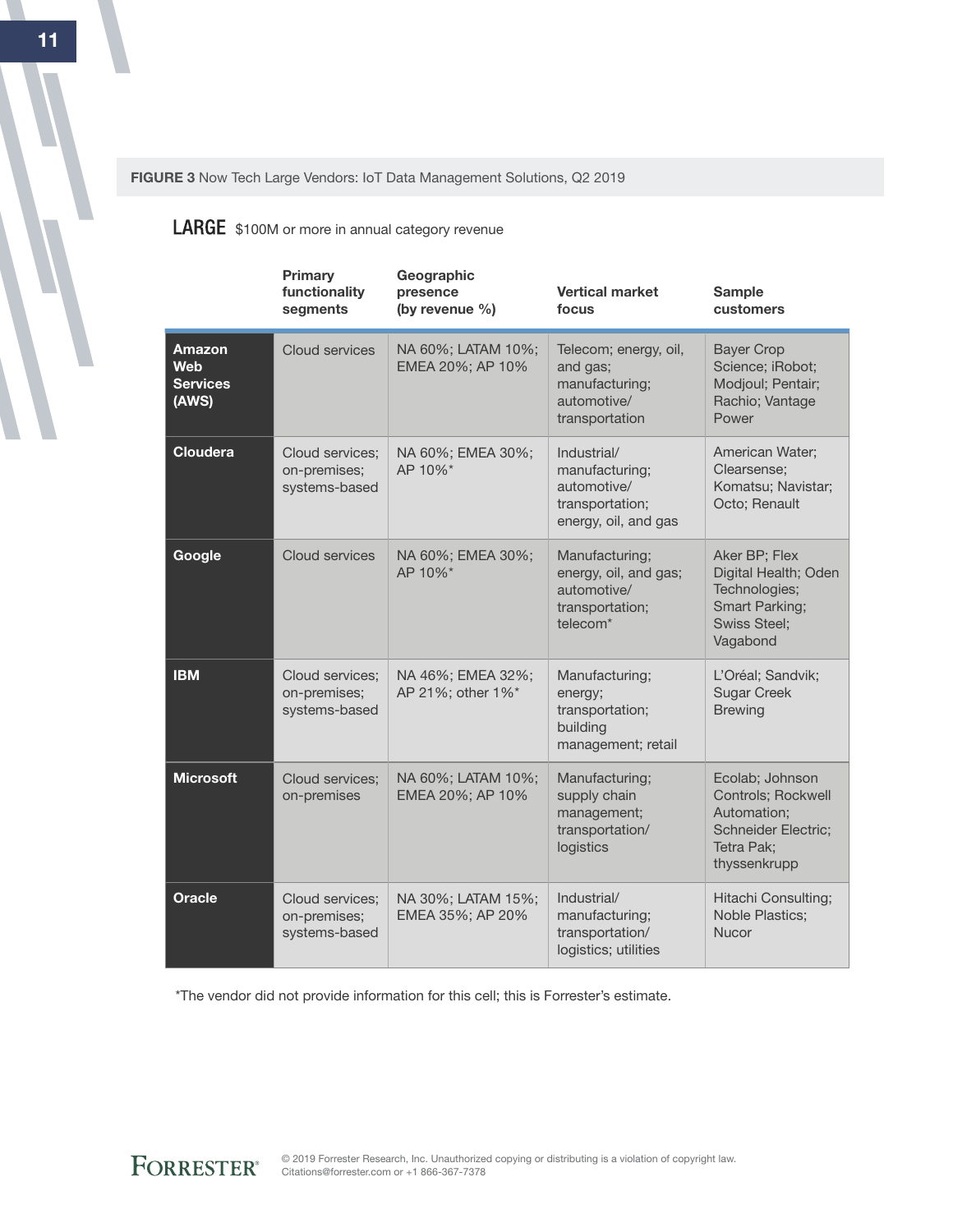FIGURE 3 Now Tech Large Vendors: IoT Data Management Solutions, Q2 2019 (Cont.)

**LARGE** \$100M or more in annual category revenue

|                 | Primary<br>functionality<br>segments             | Geographic<br>presence<br>(by revenue $\%$ ) | <b>Vertical market</b><br>focus                                                                                                 | <b>Sample</b><br>customers                                                                                                      |
|-----------------|--------------------------------------------------|----------------------------------------------|---------------------------------------------------------------------------------------------------------------------------------|---------------------------------------------------------------------------------------------------------------------------------|
| <b>SAP</b>      | Cloud services;<br>on-premises;<br>systems-based | NA 60%; LATAM 10%;<br>EMEA 20%; AP 10%*      | Industrial/<br>manufacturing;<br>healthcare; telecom;<br>transportation/<br>logistics; retail*                                  | City of Antibes;<br>dormakaba; Hilti;<br>Kaiserwetter Energy<br>Asset Management;<br>Severstal                                  |
| <b>SAS</b>      | Cloud services;<br>on-premises                   | NA 60%; LATAM 10%;<br>EMEA 20%; AP 10%*      | Manufacturing;<br>energy (oil and gas,<br>utilities);<br>transportation                                                         | Honeywell;<br>Lockheed Martin;<br>Siemens; Volvo                                                                                |
| <b>Teradata</b> | Cloud services;<br>on-premises;<br>systems-based | NA 50%; EMEA 40%;<br>AP 10%                  | Manufacturing;<br>utilities:<br>transportation;<br>automotive;<br>communications;<br>gaming; agriculture;<br>government; retail | <b>Blizzard</b><br>Entertainment;<br>Boeing; Caterpillar;<br><b>General Motors:</b><br>Maersk; Siemens;<br>Union Pacific; Volvo |

\*The vendor did not provide information for this cell; this is Forrester's estimate.

FORRESTER®

© 2019 Forrester Research, Inc. Unauthorized copying or distributing is a violation of copyright law. Citations@forrester.com or +1 866-367-7378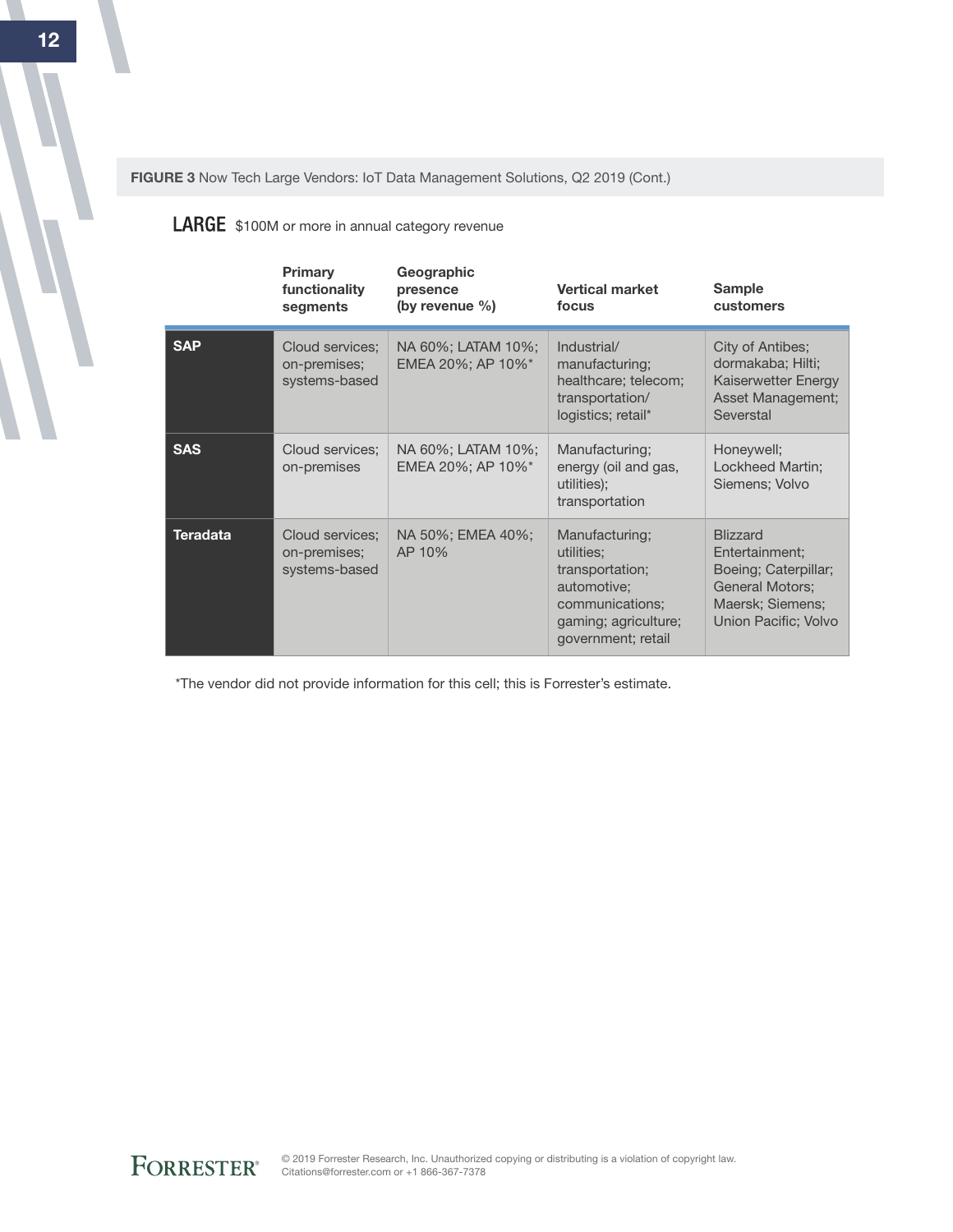FIGURE 4 Now Tech Midsize Vendors: IoT Data Management Solutions, Q2 2019

#### **MIDSIZE** \$10M to less than \$100M in annual category revenue

|                     | Primary<br>functionality<br>segments             | Geographic<br>presence<br>(by revenue %)  | <b>Vertical market</b><br>focus                                                                                         | <b>Sample</b><br>customers                                                                                      |
|---------------------|--------------------------------------------------|-------------------------------------------|-------------------------------------------------------------------------------------------------------------------------|-----------------------------------------------------------------------------------------------------------------|
| Couchbase           | Cloud services:<br>on-premises                   | NA 63%; EMEA<br>37%                       | Travel and hospitality;<br>telecom:<br>manufacturing/<br>logistics; retail;<br>media; financial<br>services; healthcare | BD; Coyote; GE; Royal<br>Caribbean; Verizon                                                                     |
| <b>DataStax</b>     | Cloud services:<br>on-premises                   | NA 70%; EMEA<br>20%; AP 10%*              | Telecom;<br>transportation; retail;<br>media; healthcare*                                                               | Equinix; Traxens;<br>Walmart                                                                                    |
| <b>InterSystems</b> | Cloud services;<br>on-premises                   | NA 71%; LATAM<br>3%; EMEA 22%;<br>AP 4%   | Healthcare;<br>manufacturing;<br>logistics; government;<br>energy; financial<br>services                                | BTC; Fujifilm;<br>Navantia; Partners<br>Healthcare; STANLEY<br>Healthcare                                       |
| <b>Kinetica</b>     | Cloud services;<br>on-premises;<br>systems-based | NA 50%; LATAM<br>10%; EMEA 20%;<br>AP 20% | Telecom; financial<br>services; government                                                                              | Anadarko Petroleum;<br>GlaxoSmithKline;<br>OVO/Lippo Group;<br>SoftBank; Telkomsel;<br><b>US Postal Service</b> |
| <b>MapR</b>         | Cloud services;<br>on-premises                   | NA 70%; EMEA<br>20%; AP 10%*              | Automotive; financial<br>services; healthcare;<br>manufacturing; retail;<br>energy; telecom                             | Anadarko Petroleum;<br>Audi; Cisco; Ericsson;<br><b>Whiting Petroleum</b>                                       |
| <b>Micro Focus</b>  | Cloud services;<br>on-premises;<br>systems-based | NA 60%; EMEA<br>25%; AP 15%               | Industrial/<br>manufacturing;<br>telecom; healthcare                                                                    | Anritsu; Climate (part<br>of Monsanto); Nimble<br>Storage; Optimal Plus;<br>Philips; Suunto                     |
| <b>MongoDB</b>      | Cloud services:<br>on-premises;<br>systems-based | NA 65%; EMEA<br>30%; AP 5%                | Manufacturing;<br>healthcare:<br>technology; energy                                                                     | AXA; Bosch; City of<br>Chicago; Florida<br>Power & Light;<br>Humana                                             |

\*The vendor did not provide information for this cell; this is Forrester's estimate.

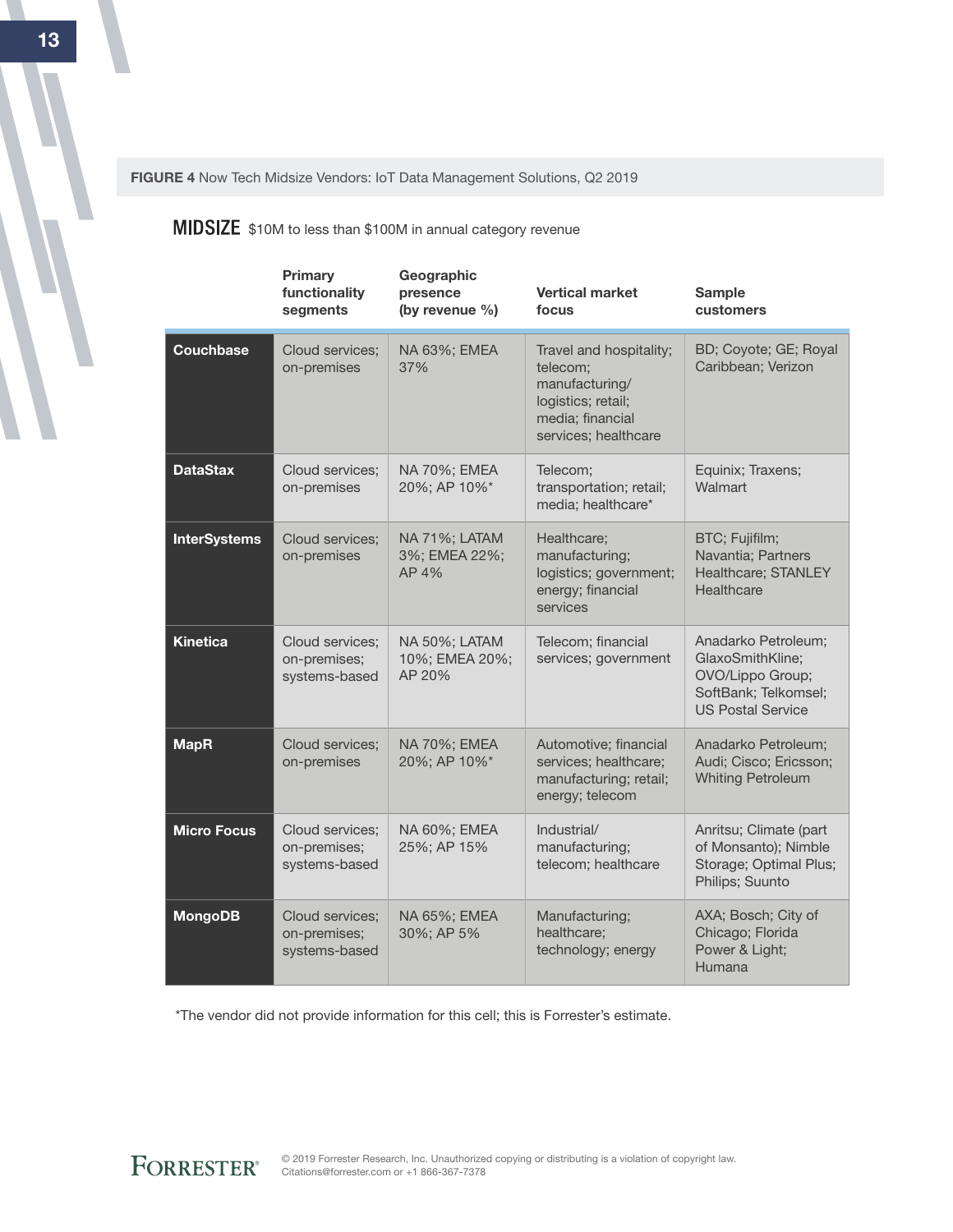FIGURE 5 Now Tech Small Vendors: IoT Data Management Solutions, Q2 2019

#### SMALL <\$10M in annual category revenue

|                                 | Primary<br>functionality<br>segments             | Geographic<br>presence<br>(by revenue %) | <b>Vertical market</b><br>focus                                             | <b>Sample</b><br>customers                                                          |
|---------------------------------|--------------------------------------------------|------------------------------------------|-----------------------------------------------------------------------------|-------------------------------------------------------------------------------------|
| Crate.io                        | Cloud services;<br>on-premises                   | NA 45%; EMEA<br>55%                      | Manufacturing; smart<br>city/smart building<br>infrastructure:<br>software  | AI PI A                                                                             |
| <b>GigaSpaces</b>               | Cloud services;<br>on-premises                   | NA 50%; EMEA<br>35%; AP 15%              | Transportation; retail;<br>manufacturing;<br>insurance; telecom             | Avaya; CSX; Folksam;<br><b>Magic Software</b><br>Enterprises; Schneider             |
| <b>InfluxData</b>               | Cloud services:<br>on-premises                   | NA 30%; EMEA<br>70%                      | Energy and utilities;<br>manufacturing;<br>consumer devices                 | <b>BBOXX</b> ; Equinor;<br>Siemens; tado; Tesla                                     |
| <b>MemSQL</b>                   | Cloud services:<br>on-premises                   | NA 76%; EMEA<br>9%; AP 15%               | Energy and utilities;<br>finance; high-tech;<br>media and<br>communications | Akamai Technologies;<br>Comcast; Uber<br>Technologies; Verizon                      |
| <b>Splice</b><br><b>Machine</b> | Cloud services:<br>on-premises;<br>systems-based | NA 100%                                  | <b>Financial services;</b><br>healthcare; industrial                        | Anthem Insurance;<br>Cetera Financial<br>Group: Clearsense:<br>Kroger; Wells Fargo  |
| <b>VoltDB</b>                   | Cloud services:<br>on-premises                   | <b>EMEA 50%; AP</b><br>50%               | Utilities; networks                                                         | CGI; Mitsubishi<br>Electric; Openet;<br><b>Sakura Network</b><br>(Japan Foundation) |

#### **Recommendations**

## Use IoT Data Management Solutions To Accelerate IoT Initiatives

IoT devices and sensors get all the press, but it's data and analytics that make IoT a reality for enterprises. IoT data management solutions help enterprises overcome IoT-related data challenges and simplify and accelerate IoT initiatives. To select the right solution, EA pros must understand the types of options that exist, ranging from on-premises software to cloud-based and optimized hardware systems offerings. As you consider your selection of IoT data management, you must:

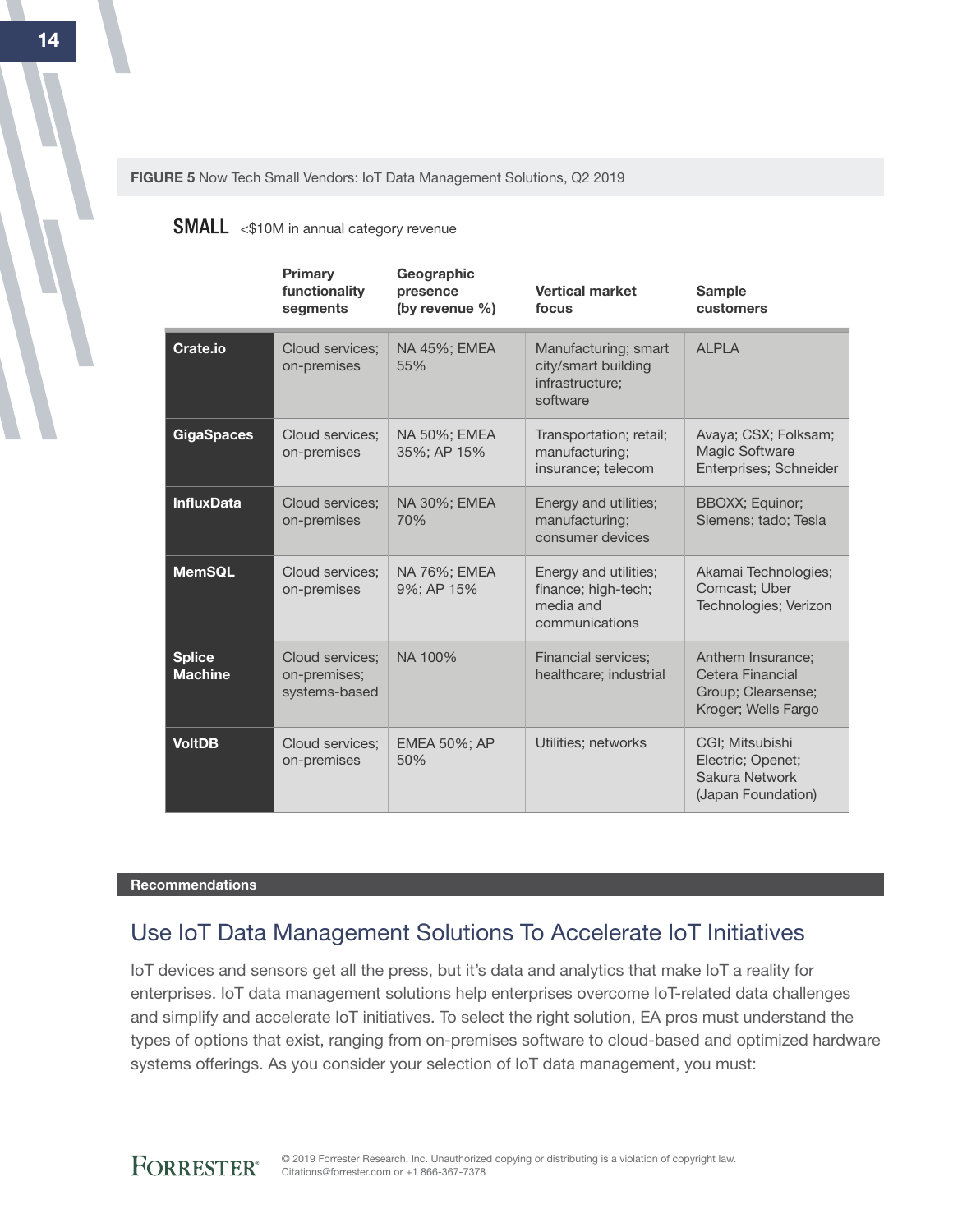- > Shortlist IoT data management vendors that suit your requirements. With more than two dozen vendors offering IoT data management solutions, shortlisting can be challenging. If you're choosing a cloud strategy, also look at system-based solutions that can run in the public and private cloud. Most of the innovation in IoT data management is happening in the cloud, so look at cloud offerings before on-premises unless you have a mandate to stay on-premises.
- Invest in IoT data management with an eye on your future needs. Most enterprises typically make IoT data management solution choices based on their current needs, but as IoT becomes more strategic, requirements will likely change. Review your company's IoT road map and identify capabilities you'll need over the next three to four years. This exercise will help you shortlist vendors to include only those that can help you reach these forward-looking goals.
- > Involve key stakeholders across the enterprise early on. To align priorities and bolster buyin to the final decision, you must collaborate with various stakeholders involved in the IoT data management evaluation process. Key stakeholders will include EA pros, data scientists, app developers, information security, and others who may use the platform.
- $\rightarrow$  Secure all data for IoT from the start. Enterprises struggle with disparate and sometimes immature security offerings that fail to properly secure IoT deployments.<sup>4</sup> Enterprises should take the utmost care to ensure that the IoT data management is accessed only by users, applications, and APIs that have gone through proper authentication, authorization, and access control measures, especially when dealing with sensitive IoT data.

 $\overline{a}$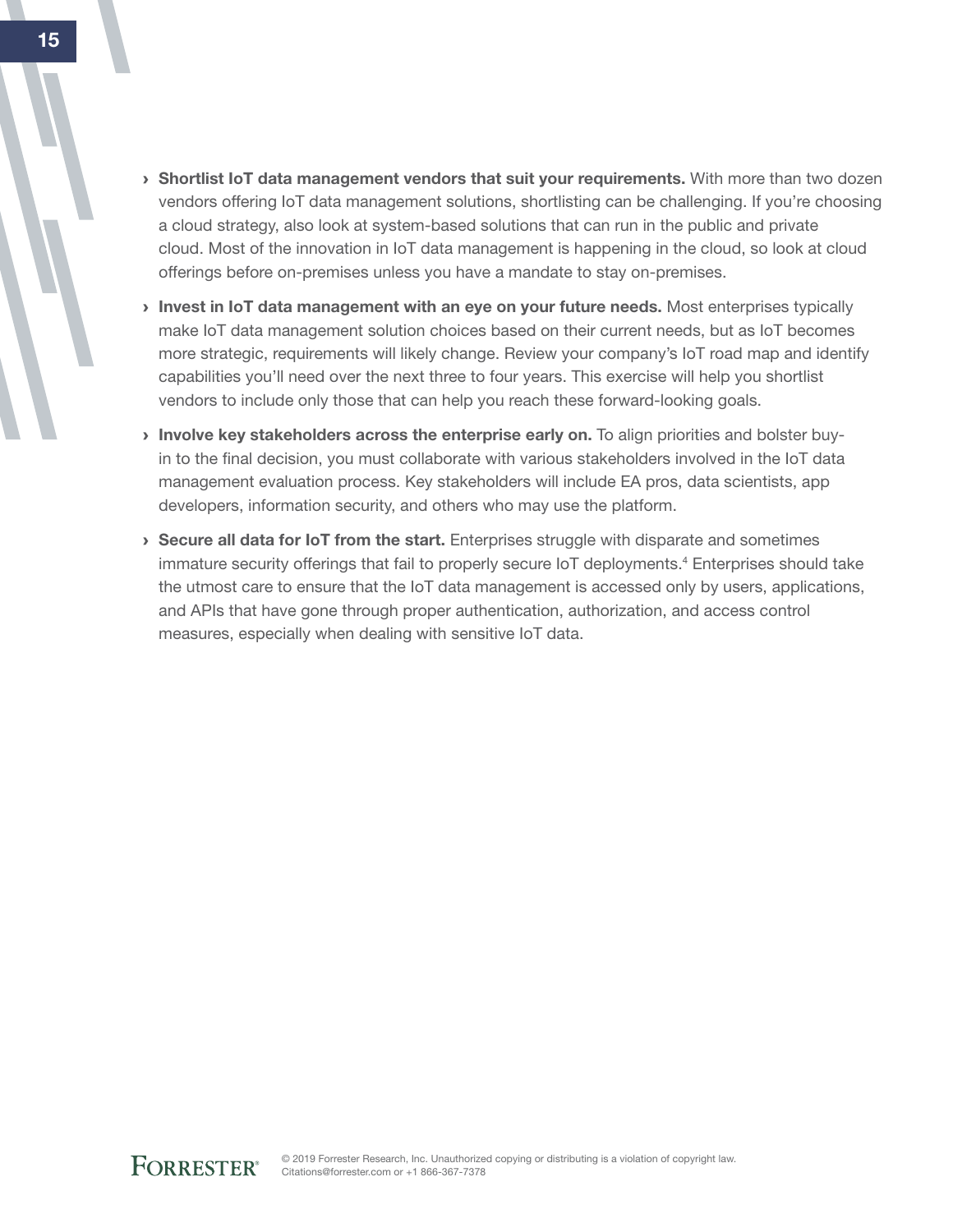## Engage With An Analyst

Gain greater confidence in your decisions by working with Forrester thought leaders to apply our research to your specific business and technology initiatives.

> Translate research into action by working with an analyst on a specific engagement in the form of custom strategy sessions, workshops,

Analyst Advisory

#### Analyst Inquiry

To help you put research into practice, connect with an analyst to discuss your questions in a 30-minute phone session — or opt for a response via email.

#### [Learn more.](http://forr.com/1einFan)

[Learn more.](http://www.forrester.com/Analyst-Advisory/-/E-MPL172)

or speeches.

#### Webinar

Join our online sessions on the latest research affecting your business. Each call includes analyst Q&A and slides and is available on-demand.

[Learn more](https://www.forrester.com/events?N=10006+5025).



[Forrester's research apps for iOS and Android.](http://www.forrester.com/app) Stay ahead of your competition no matter where you are.

## Supplemental Material

#### Market Presence Methodology

We defined market presence in Figure 1 based on the revenue the vendor derives from IoT data management solutions.

To complete our review, Forrester requested information from vendors. If vendors did not share this information with us, we made estimates based on available secondary information. We've marked companies with an asterisk if we estimated revenues or information related to geography or industries. Forrester fact-checked this report with vendors before publishing.

16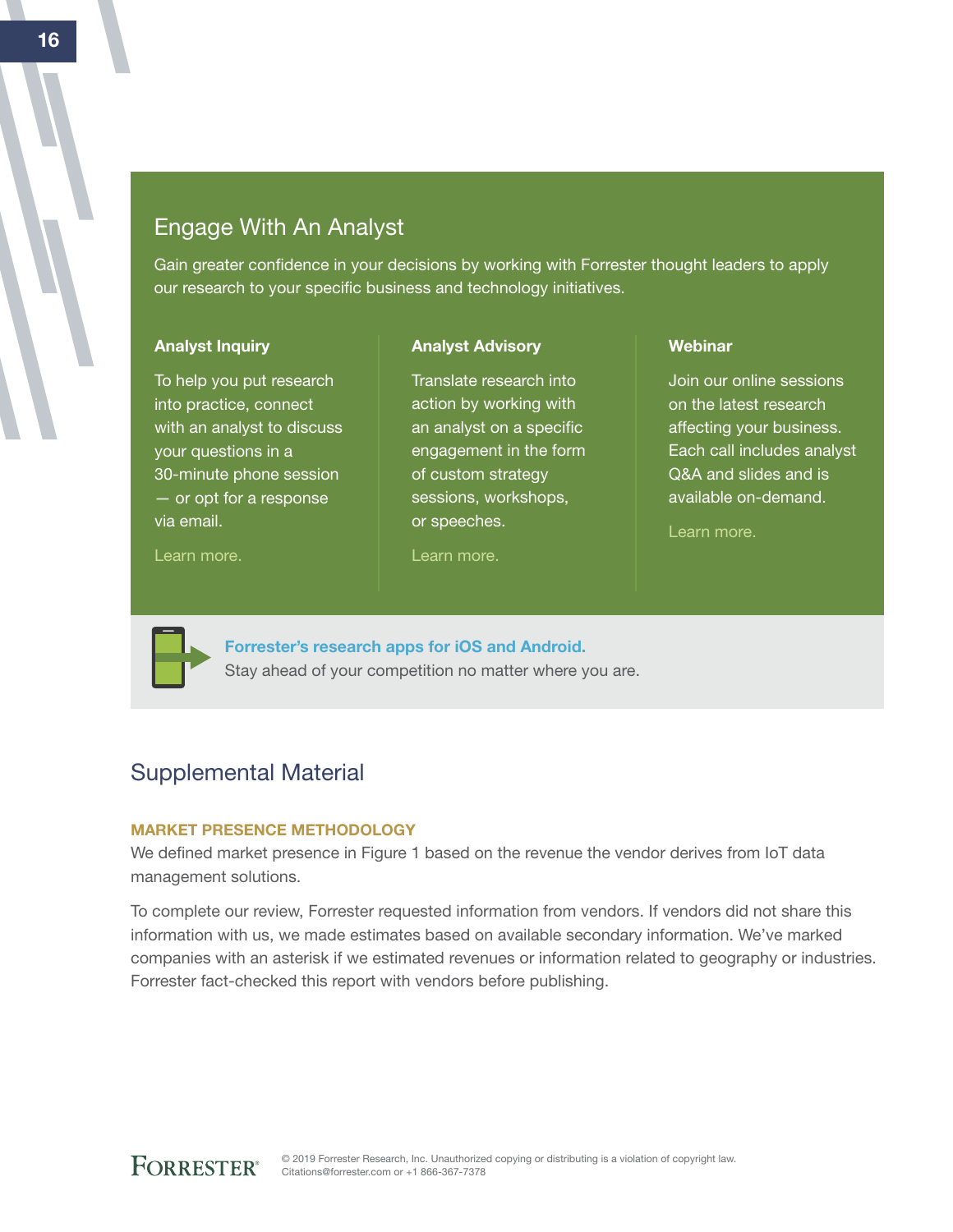## **Endnotes**

- <sup>1</sup> IoT-enabled products, assets, and solutions power digital transformation initiatives to create sustainable customer relationships, enhance operations, and differentiate products in both B2C and B2B environments. See the Forrester report "[Predictions 2019: The Internet Of Things](http://www.forrester.com/go?objectid=RES144675)."
- <sup>2</sup> IoT use cases like building management, security, and surveillance apply to many firms; other use cases enhance operational processes; and still others address specialized needs in industries such as healthcare or industrial manufacturing. See the Forrester report "[Internet-Of-Things Heat Map 2018](http://www.forrester.com/go?objectid=RES122661)."
- <sup>3</sup> Forty-four percent of global data and analytics decision makers whose firms use IoT services say that integrating enterprise and IoT data is their firm's biggest challenge with data, insights, and analytics for IoT. Source: Forrester Analytics Global Business Technographics® Data And Analytics Survey, 2018.
- <sup>4</sup> While business leaders are excited about the business insights they will garner from connected devices, security and risk pros struggle with disparate and sometimes immature security offerings that fail to properly secure deployments, leading to increased risk of data loss and physical damage. See the Forrester report ["The State Of IoT Security 2018.](http://www.forrester.com/go?objectid=RES141012)"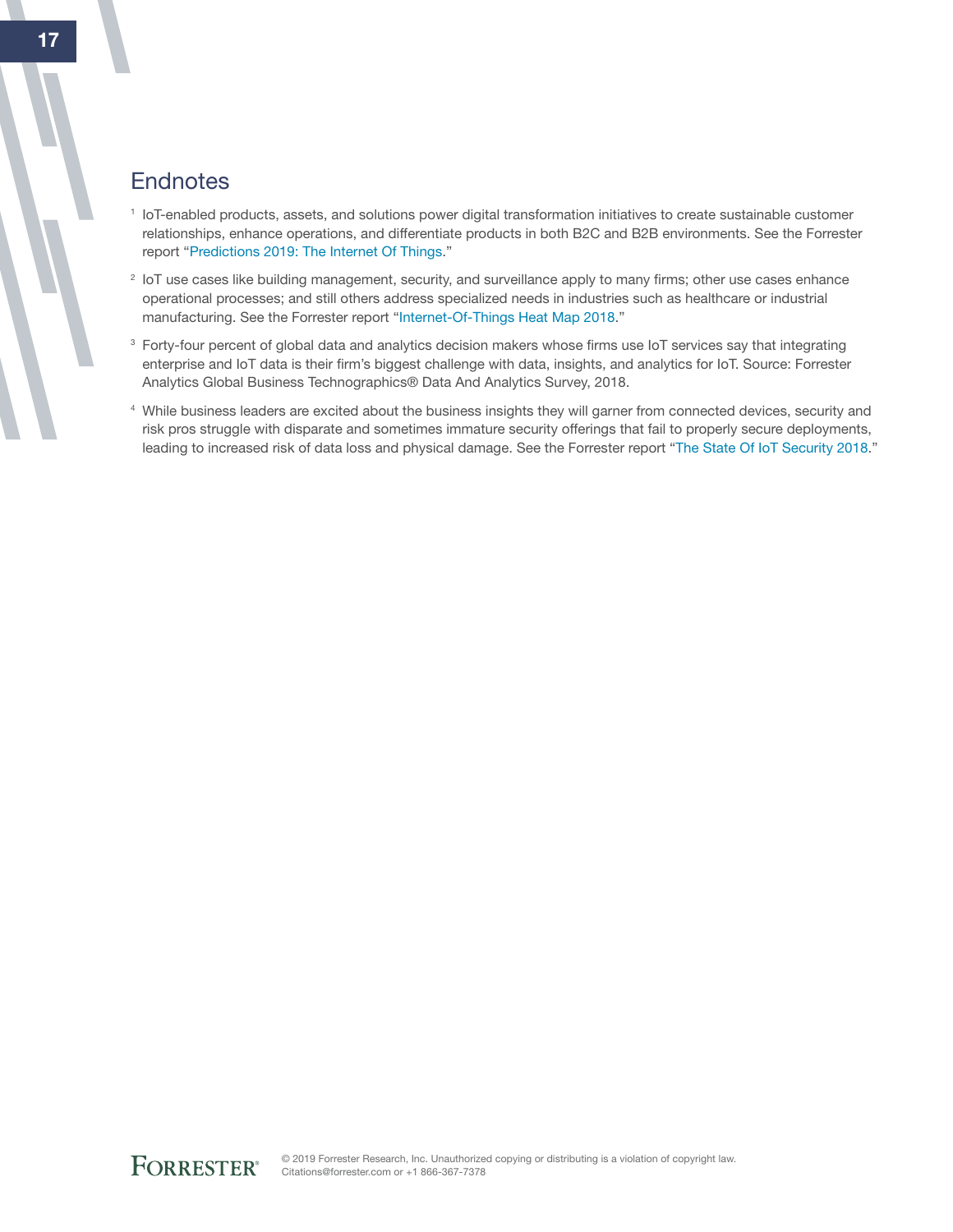We work with business and technology leaders to develop customer-obsessed strategies that drive growth.

#### Products and Services

- › Core research and tools
- › Data and analytics
- › Peer collaboration
- › Analyst engagement
- › Consulting
- › Events

Forrester's research and insights are tailored to your role and critical business initiatives.

#### Roles We Serve

Marketing & Strategy Professionals CMO B2B Marketing B2C Marketing Customer Experience Customer Insights eBusiness & Channel Strategy

Technology Management **Professionals** CIO Application Development & Delivery › Enterprise Architecture Infrastructure & Operations Security & Risk

Technology Industry Professionals Analyst Relations

#### Client support

For information on hard-copy or electronic reprints, please contact Client Support at +1 866-367-7378, +1 617-613-5730, or clientsupport@forrester.com. We offer quantity discounts and special pricing for academic and nonprofit institutions.

Sourcing & Vendor Management

Forrester Research (Nasdaq: FORR) is one of the most influential research and advisory firms in the world. We work with business and technology leaders to develop customer-obsessed strategies that drive growth. Through proprietary research, data, custom consulting, exclusive executive peer groups, and events, the Forrester experience is about a singular and powerful purpose: to challenge the thinking of our clients to help them lead change in their organizations. For more information, visit forrester.com. 153395